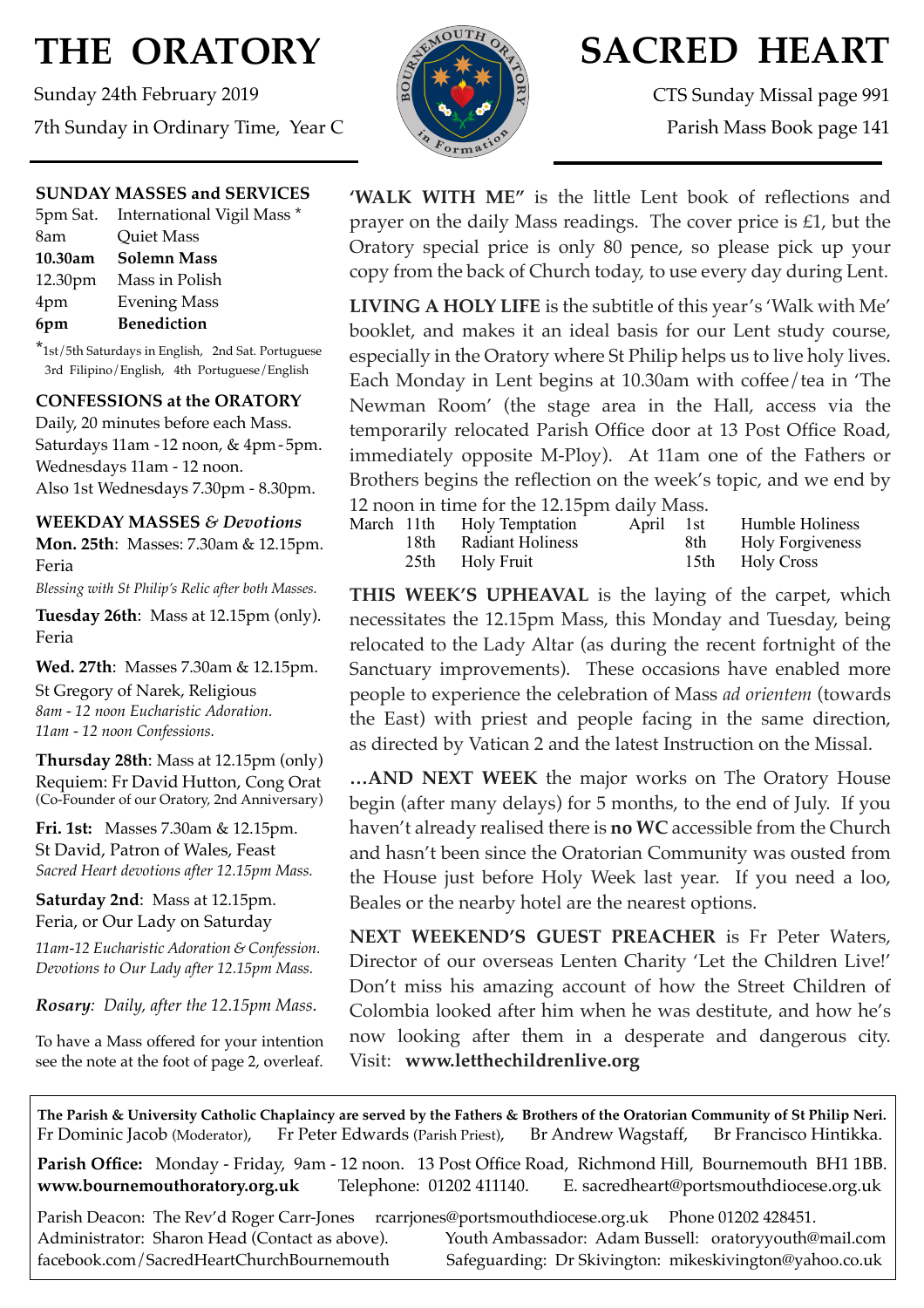# **PASTORAL LETTER FROM THE BISHOP**

appointed to be read in all churches and chapels of the Diocese of Portsmouth on 24th February 2019, the Seventh Sunday of the Year.

# **HEALING**

Dear Friends, especially those of you who are unwell,

In the Gospels, Jesus went through towns and villages curing diseases and sickness, teaching in the synagogues and proclaiming the Good News.**1** The miracles Jesus worked revealed Who He was as God the Son, the Messiah, our Saviour, and the salvation He won for us by His Death and Resurrection. The Heart of Jesus abounds in mercy**2** and the Church today continues His saving work through the Sacraments and prayer, through teaching the Truth, and through the pastoral care of the sick and afflicted. With this in mind, I want to discuss healing, and to announce some new Norms on Healing Ministry.

Sickness, suffering and death are consequences of Original Sin,**3** which is why those who are unwell turn instinctively to God for healing.**4** They look to heaven for help and find it in Jesus and His preferential love for the sick. **5** The Letter of St James states that if anyone is ill, they should "send for the Priests of the Church. Let the priests pray over them, anointing them with oil, and the prayer of faith will save the sick persons and the Lord will raise them up, and if they have committed any sins, their sins will be forgiven them."**6** In other words, those in need of spiritual, psychological, mental, emotional and physical healing can turn to Jesus. They can do this in Mass and Holy Communion, in the healing Sacraments of Reconciliation and Anointing, in Adoration and Benediction, in the Rosary, in pilgrimages, devotions and the invocation of the saints, in prayers and blessings. Jesus told His disciples to heal the sick,**7** which is why care of the sick, and the service of hospitals, hospices and care homes, is central to the ministry of every parish. In return, those unwell, strengthened by uniting their sufferings with the Lord, can share in His saving work, obtaining many graces and blessings for others.**8** Thus the work of the Church compliments, sanctifies and enhances the work of doctors, nurses, psychologists and carers.

Let me now differentiate three overlapping ministries of healing. First, there is healing ministry proper, as just described. Secondly, and more rarely, there is deliverance ministry, that is, special prayer to remove obstacles, bondages, memories, entanglements and addictions of a spiritual origin that hold a person back, impair their well-being and prevent their restoration to spiritual and bodily health.**9** And thirdly, very rarely, exorcism, that is, ritual prayer, performed by a priestexorcist expressly appointed by the Bishop, to cast out Satan and the powers of darkness, which in some manner have taken possession of a person's soul and faculties.

In recent years, a beautiful development in the life of the Church has been the growth of healing ministry in its many forms, such as prayer-groups that pray for healing or offer the laying on of hands.**10** Some parishes organise healing Masses and special liturgies, with Confessions, the Sacrament of the Sick and Benediction. Again, days of renewal with healing and deliverance ministry are scheduled here and there. In a parish, the chief responsibility for pastoral care lies with the parish priest. But the Holy Spirit also bestows charismatic gifts of healing, deliverance and discernment of spirits upon individual members of the Church to prosper its life and mission. **<sup>11</sup>** The Church takes care to discern these charisms, to order their use and to form those called and gifted to use them with prudence and circumspection.**12** No one may practice a ministry of healing, even less the ministry of deliverance, without appropriate permission and without appropriate formation. Such ministries, caring for the vulnerable, are to be exercised in accordance with the Church's teaching and discipline.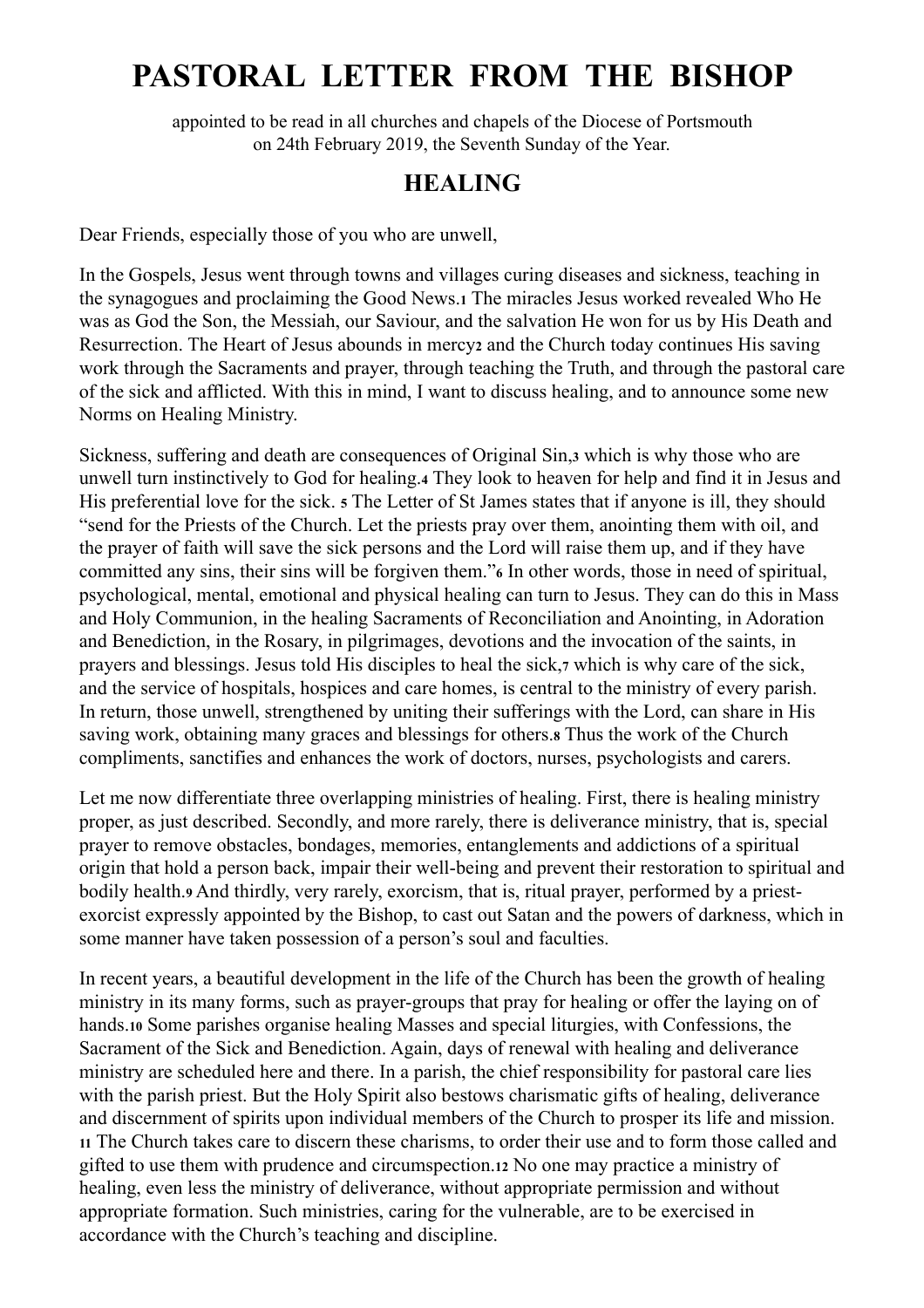To explain this in greater detail, I have issued for the Diocese some Norms on Healing Ministry and established a Healing Advisory Group as a point of reference. You can read more about this in Enews and on our diocesan web- site. The Norms are practical; for example, they remind us that in individual prayer for healing, national safeguarding policy requires that, in addition to the minister and the individual, at least one other person should be present. Sometimes the need for healing, say, the healing of memories, becomes evident in those seeking to join the Church or again, in those growing in faith through spiritual direction. This places a unique responsibility on ministers of welcome, on catechists in the RCIA process and on spiritual directors.

One of the best-loved sayings of the Lord is: "Ask, and it will be given to you; search, and you will find; knock, and the door will be opened to you."**13** God wants to give in abundance the gift of His healing love and so we rightly turn to Him in our need.**14** The Anointing of the Sick is a powerful sacrament and in my own ministry I have often witnessed its miraculous help. If you or a loved one is frail, seriously ill or due to go into hospital, make sure you let the priest know, so that he can minister this Sacrament to them. Pray constantly for the sick and also for the generous medical staff, relatives and friends who care for them, confident that, as St. Thomas Aquinas says, there are some things God will give us only if we ask Him for them.**15** Why not join us for the diocesan pilgrimage to Lourdes this summer? Make sure you have a Communion set in your home with cloth, crucifix and candles. And try to keep Sunday special as a day of humble service of the sick, the infirm and the elderly.**16** Indeed, turn often to Mary Immaculate, Health of the Sick, to our Patron St. Edmund, and to Blessed Pier Giorgio Frassati, who spent many evenings and weekends visiting the sick,**17** that they may inspire us. May they help us in joy to share our Christian faith with everyone around especially the neediest, Bringing People Closer to Jesus Christ through His Church.

# In Corde Iesu, **+ Philip** Bishop of Portsmouth

1 Cf. Mt 9: 35. Eucharistic Prayer IV puts it well: "Made incarnate by the Holy Spirit and born of the Virgin Mary, he shared our human nature in all things but sin. To the poor he proclaimed the good news of salvation, to prisoners, freedom, and to the sorrowful of heart, joy. To accomplish your plan, he gave himself up to death, and, rising from the dead, he destroyed death and restored life.'

3 For the Church's teaching on Original Sin, see Catechism of the Catholic Church [henceforth CCC] 385- 421.

4 "Illness and suffering have always been among the gravest problems confronted in human life. In illness, man experiences his powerlessness, his limitations, and his finitude. Every illness can make us glimpse death. Illness can lead to anguish, self-absorption, sometimes even despair and revolt against God. It can also make a person more mature, helping him discern in his life what is not essential so that he can turn toward that which is. Very often illness provokes a search for God and a return to him" CCC 1500-1501

5 "Christ's compassion toward the sick and his many healings of every kind of infirmity are a resplendent sign that 'God has visited his people' and that the Kingdom of God is close at hand. Jesus has the power not only to heal, but also to forgive sins; he has come to heal the whole man, soul and body; he is the physician the sick have need of. His compassion toward all who suffer goes so far that he identifies himself with them: 'I was sick and you visited me.' His preferential love for the sick has not ceased through the centuries to draw the very special attention of Christians toward all those who suffer in body and soul. It is the source of tireless efforts to comfort them." CCC 1503. Cf. Psalm 122.

6 The Roman Ritual Pastoral Care of the Sick. Rites of Anointing and Viaticum. English Translation approved for use in the dioceses of Ireland, England and Wales, Scotland (London, Geoffrey Chapman: 1983) Instruction p. 84. Cf. James 5: 14-15. The Council of Florence recognised the rite referred to here as one of the seven sacraments: see DS 1324-1325. Jesus's preferential love for the sick is again shewn by the fact that of the seven sacraments He instituted, one is expressly intended to strengthen those tried by illness.

7 Mt 10: 8. "The Church has received this charge from the Lord and strives to carry it out by taking care of the sick as well as by accompanying them with her prayer of intercession. She believes in the life-giving presence of Christ, the physician of souls and bodies" CCC 1509

8 CCC 1505 9 For more on this, see N. Broadbridge Our God Heals (Luton, New Life: 2016), especially p. 129f. 10 "These are the signs that will be associated with believers: in my name .. they will lay their hands on the sick, who will recover" Mk 16: 17-18 11 1 Cor 12: 4-11, especially v. 9. Cf. CCC 1508. For a theological and practical account of gifts and charisms, see S. Weddell Fruitful Discipleship (Huntington, OSV: 2017).

12 See The Roman Ritual. Exorcisms and Related Supplications, English Translation according to the Typical Edition (2014) Introduction n. 14<br>13 Mt7:7 14 "I am the Lord your healer" Ex 15: 26

17 Teresa Vigna, a nurse-friend of Pier Giorgio's, said: "He often spoke to me of the Kingdom of Heaven. He used to say 'No human being should never be left abandoned, but the best of all charities is that consecrated to the sick. That is an exceptional work. Few have the courage to face its difficulties and dangers, to take on themselves the sufferings of others, in addition to their own needs and their own preoccupations and cares<sup>3</sup>. R. Claude The Soul of Pier Giorgio Frassati (Cork, Mercier: 1960) p. 29

<sup>2 &</sup>quot;Jesus Christ is the face of the Father's mercy. These words might well sum up the mystery of the Christian faith. Mercy has become living and visible in Jesus of Nazareth, reaching its culmination in him. The Father, 'rich in mercy' (Eph 2:4), after having revealed his name to Moses as 'a God merciful and gracious, slow to anger, and abounding in steadfast love and faithfulness' (Ex 34: 6), has never ceased to show, in various ways throughout history, his divine nature. In the 'fullness of time' (Gal 4: 4), when everything had been arranged according to his plan of salvation, he sent his only Son into the world, born of the Virgin Mary, to reveal his love for us in a definitive way. Whoever sees Jesus sees the Father (cf. Jn 14:9). Jesus of Nazareth, by his words, his actions, and his entire person reveals the mercy of God" Pope Francis Misericordiae Vultus. Bull of Indiction of the Extraordinary Jubilee of Mercy 11th April 2015 – online at www.vatican.va (February 2019)

<sup>15</sup> Cited by St. Alphonsus Liguori in his treatise On Prayer in ed. B. Ulanov The Way of St. Alphonsus Liguori. The Basic Writings (Wheathampstead, Anthony Clarke: 1961): "That prayer is the only ordinary means of receiving the divine gifts is .. distinctly proved by Saint Thomas in another place where he says that whatever graces God has from all eternity determined to give us, he will only give them if we pray for them" (p. 253) 16 CCC 2186